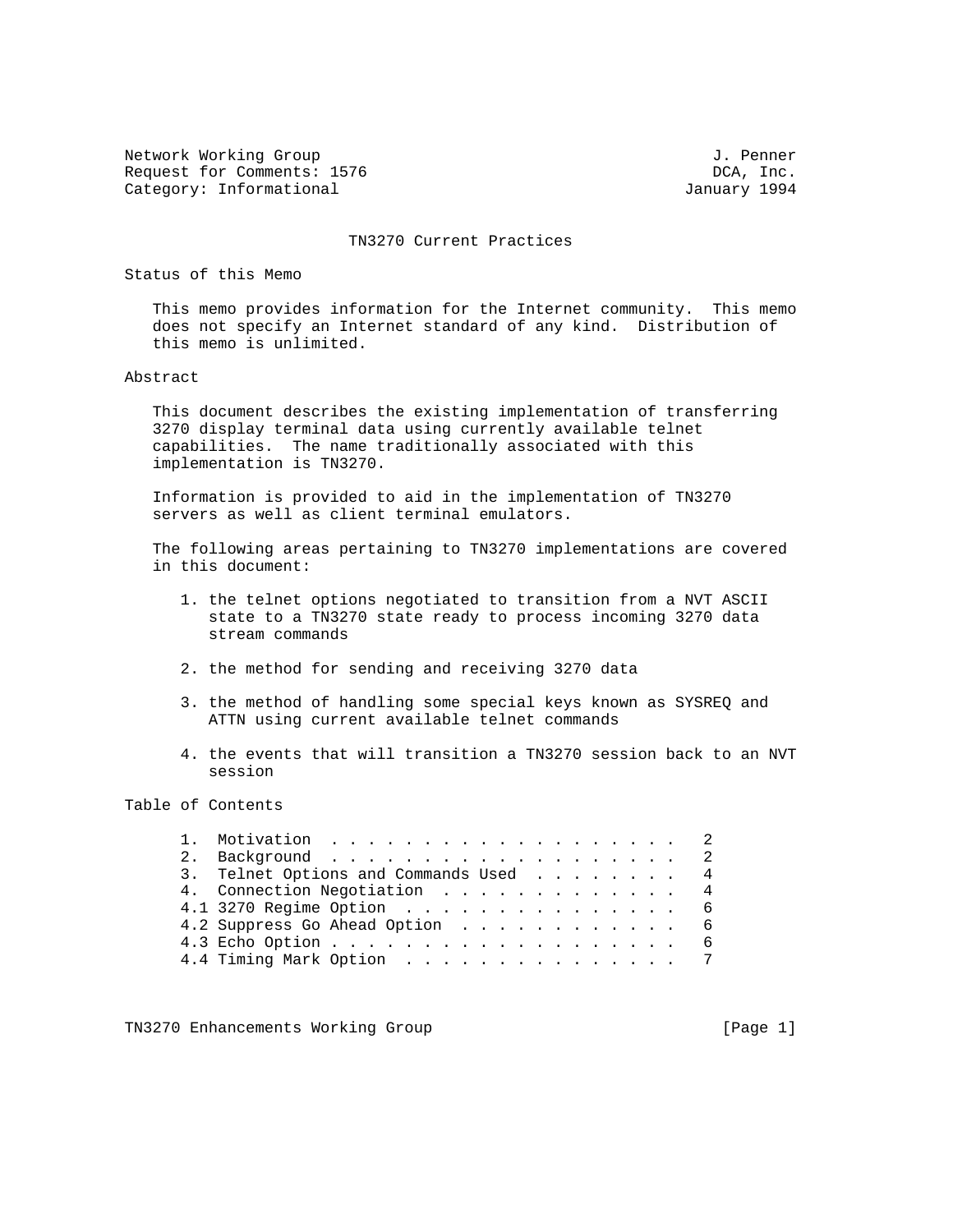| 5. Testing for session presence 7    |  |  |  |  |  |  |
|--------------------------------------|--|--|--|--|--|--|
| 6. Handling 3270 data 7              |  |  |  |  |  |  |
| 7. 3270 Structured Fields 8          |  |  |  |  |  |  |
| 8. The 3270 ATTN (Attention) Key 8   |  |  |  |  |  |  |
| 9. The 3270 SYSREQ Key 9             |  |  |  |  |  |  |
| 10. Items not addressed by TN3270 10 |  |  |  |  |  |  |
| 11. References 10                    |  |  |  |  |  |  |
| 12. Security Considerations 11       |  |  |  |  |  |  |
| 13. Author's Note $\ldots$ 11        |  |  |  |  |  |  |
| 14. Author's Address 12              |  |  |  |  |  |  |

## 1. Motivation

 3270 display terminal data differs from traditional display terminal data in that it is block mode and uses EBCDIC instead of ASCII character representation. These two differences are the primary reason for the differentiation of TN3270 from standard Telnet in this document.

2. Background

 Existing complex IBM 3270 display terminal networks are not easily integrated with the increasing number of multi-platform networking environments, specifically TCP/IP. These complex networks include terminals attached to a 3270 host using SNA (Systems Network Architecture) and non-SNA connections. To address the issue of easily connecting display terminals to 3270 hosts using IP networks, several vendors have introduced telnet servers that provide TCP/IP users a connection to existing IBM mainframes by supporting display terminal emulation using a subset of the existing telnet protocol. Telnet servers may exist on the host itself, or be connected to the host using SNA or non-SNA methods.

 IBM terminals are generically referred to as 3270's which includes a broad range of terminals and devices, not all of which actually begin with the numbers 327x.

 3270 terminals in the IBM SNA network environment have two sessions with the host computer application. One is used for communicating with the host application, the other is used for communicating with the SSCP (System Services Control Point) that links the terminal with the appropriate host computer. For the purposes of TN3270, this distinction is not apparent or relevant since there is actually only a single telnet session with the host computer or server. On an IBM SNA network, the 3270 terminal has a special key that toggles between the two sessions (SYSREQ). A brief discussion on how some telnet servers deal with this is included.

TN3270 Enhancements Working Group and the control of the control of the control of the control of the control of  $[Page 2]$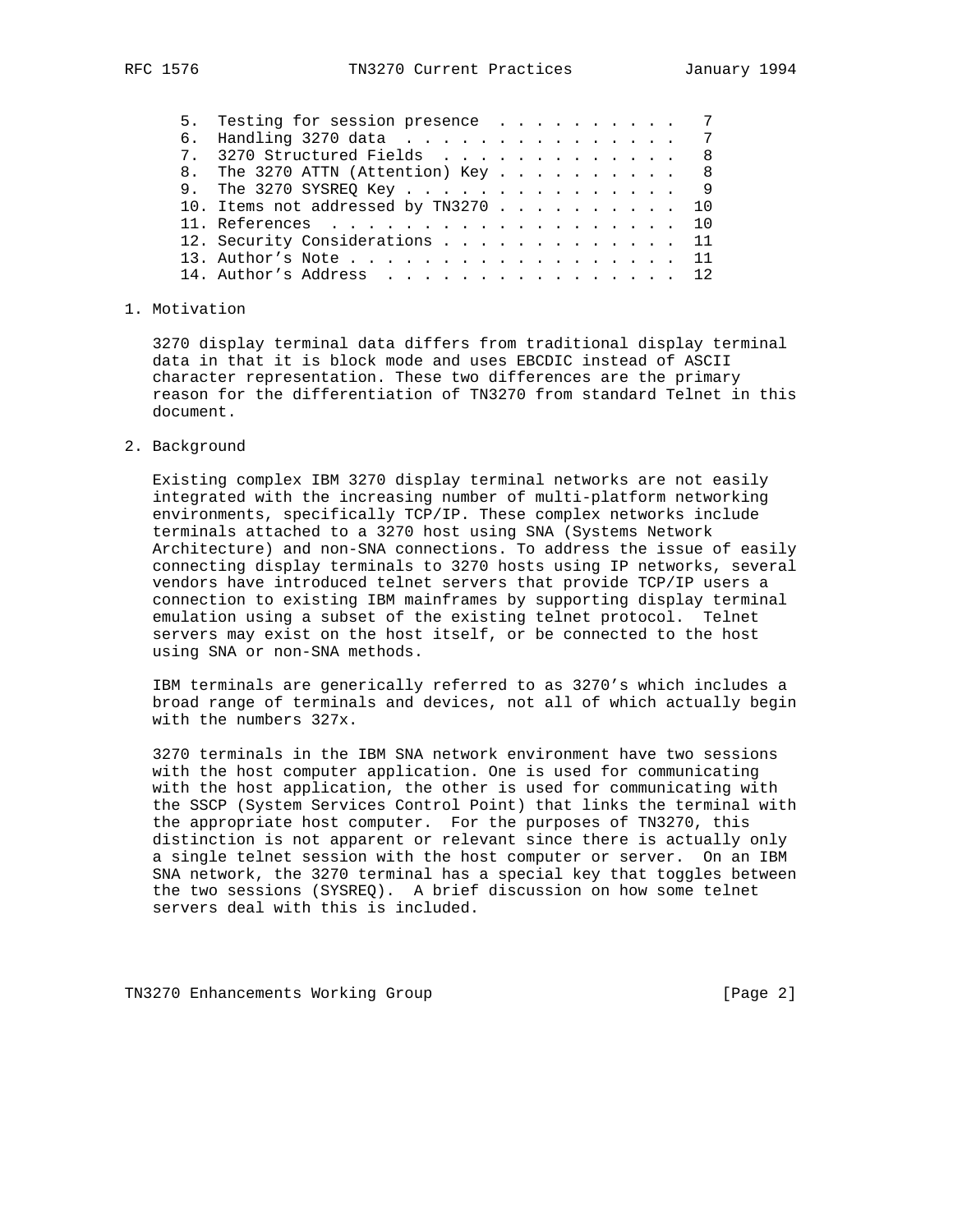In an SNA environment, a client session is identified by a Logical Unit (LU) name. In a non-SNA environment, there is not a LU name associated with a client session. The closest thing to a LU name in the TN3270 environment is the client's IP address. Although some telnet servers are connected to the host using SNA, TN3270 clients using these servers have no defined way to determine the LU name associated with the session.

 Telnet servers that exist in non-SNA environments do not have to be concerned about providing TN3270 clients with support for the SNA functions described in this document.

 TN3270 does not support typical SNA responses and is classified as a non-SNA protocol. A TN3270 emulator is not aware or concerned about how the telnet server is connected to a 3270 host application.

 NOTE: Except where otherwise stated, this document does not distinguish between telnet servers that represent SNA devices and those that represent non-SNA 3270 devices.

 Some typical "SNA" functions such as the SYSREQ and ATTN keys have been mapped to existing telnet commands and are supported by some telnet server implementations.

 Currently, support for 3270 terminal emulation over Telnet is accomplished by the de facto standard of negotiating three separate Telnet Options - Terminal-Type [2], Binary Transmission [3], and End of Record [4]. This negotiation and the resulting data flow will be described below.

 RFC 1041 [1] attempted to standardize the method of negotiating 3270 terminal support by defining the 3270 Regime Telnet Option. Historically, very few developers and vendors ever implemented RFC 1041.

 All references in this document to the 3270 datastream, SNA versus non-SNA operation, 3270 datastream commands, orders, structured fields and the like rely on [6].

 References to SNA Request and Response Units rely on [7]. References to SNA and SSCP rely on [12].

TN3270 Enhancements Working Group and the control of the control of the control of the control of the control of the control of the control of the control of the control of the control of the control of the control of the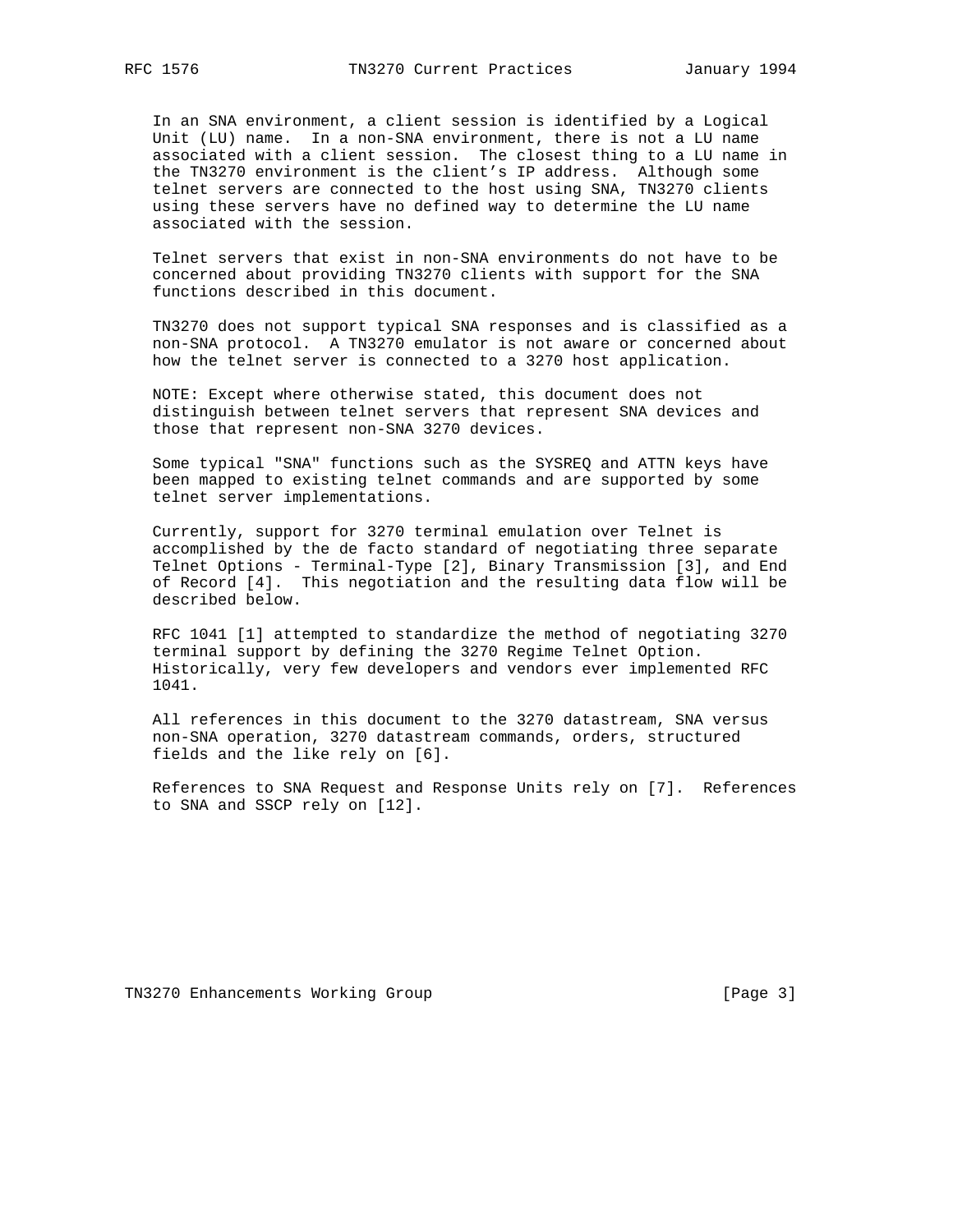- 
- 3. Telnet Options and Commands Used

 TN3270 makes use of existing Telnet options and does not define any additional options or commands.

| Telnet option | Value (decimal) |
|---------------|-----------------|
|               |                 |
| <b>BINARY</b> |                 |
| TERMINAL-TYPE | 2.4             |
| E.OR          | 25              |

 Additional options may be used during a TN3270 session and are interpreted as per their respective RFCs. These are [1] 3270-REGIME, [8] SUPPRESS-GO-AHEAD, [9] ECHO and [10] TIMING-MARK. Other options should be rejected unless they are specifically handled by the client for NVT mode.

 Commands that may be encountered during a TN3270 session and are described in RFC 854 [11] include NOP, BREAK and Interrupt Process.

4. Connection Negotiation

 The following example shows a TN3270-capable server and a TN3270 client establishing a connection:

The TCP/IP port used to connect with is 23 (Telnet).

 At any place before and during the TN3270 connection negotiation process, other telnet commands and data may be transferred and will be interpreted under the existing telnet state. Some existing TN3270 servers start a client connection using an NVT telnet dialog to establish parameters needed to complete the TN3270 connection to the desired host.

 The order of negotiating terminal type, EOR and BINARY is not significant, this example shows a typical TN3270 connection.

 Server: IAC DO TERMINAL-TYPE Client: IAC WILL TERMINAL-TYPE Server: IAC SB TERMINAL-TYPE SEND IAC SE Client: IAC SB TERMINAL-TYPE IS <terminal type>IAC SE where <terminal type> is a string consisting of terminal model, type and support of enhanced attribute bytes; an example is IBM-

3278-2. The acceptable values are listed in RFC 1340, Assigned

TN3270 Enhancements Working Group and the control of the control of the page 4]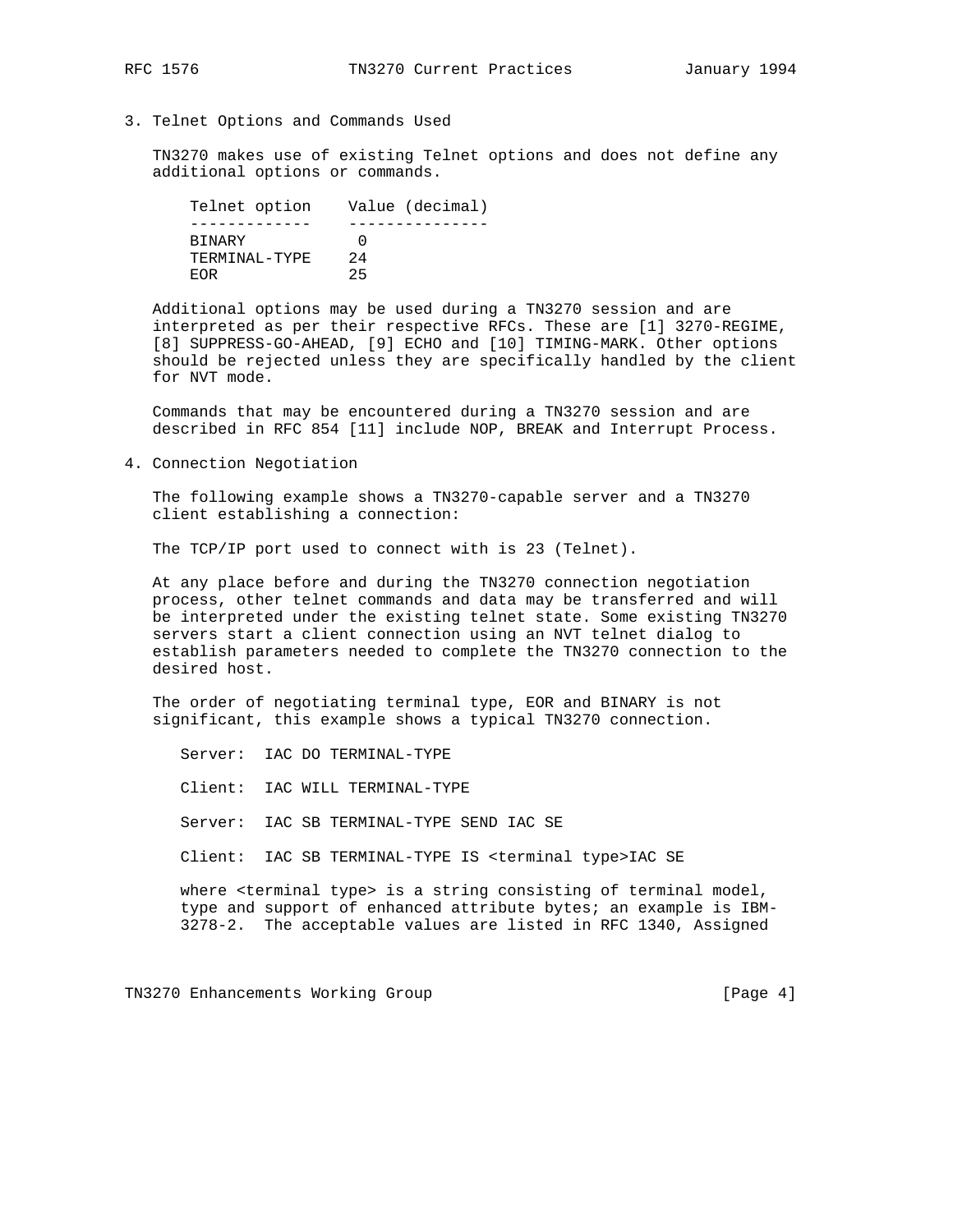Numbers [5]. Other values are in use that do not exist in [5].

 The -2 following 3278 designates the alternate screen size. 3270 terminals have the ability to switch between the standard (24x80) screen size and an alternate screen size. Model -2 is 24x80 which is the same as the standard size. Model -3 is 32x80, model -4 is 43x80 and model -5 is 27x132.

 Appending the two character string "-E" to the end of the terminal type signifies that the terminal is capable of handling 3270 extended data stream. This is interpreted to mean that the terminal is able to handle structured fields, which are described below. Some telnet server implementations also interpret this to mean that the terminal is capable of handling extended attributes (highlighting, field validation, character set, outlining, etc.) [6].

 The 3279 series of terminals is capable of extended attributes while the 3278 series is not.

 Server: IAC DO EOR IAC WILL EOR Client: IAC WILL EOR IAC DO EOR Server: IAC DO BINARY IAC WILL BINARY Client: IAC WILL BINARY IAC DO BINARY Server: <3270 data stream> IAC EOR Client: <3270 data stream> IAC EOR . .

 To terminate the connection the socket is closed by one of the session partners. Typically, when the user logs off of the host, the telnet server closes the connection.

 If the telnet server wishes to go back to NVT mode, it may issue the following telnet options:

 Server: IAC WONT BINARY Client: IAC DONT BINARY

or

. .

 Server: IAC WONT EOR Client: IAC DONT EOR

 Either one of the above two cases causes the connection to not satisfy the requirements for a valid TN3270 session. The telnet client would then process data from the server as though it were NVT ASCII data.

TN3270 Enhancements Working Group and the control of the control of the control of the control of the control of  $[Page 5]$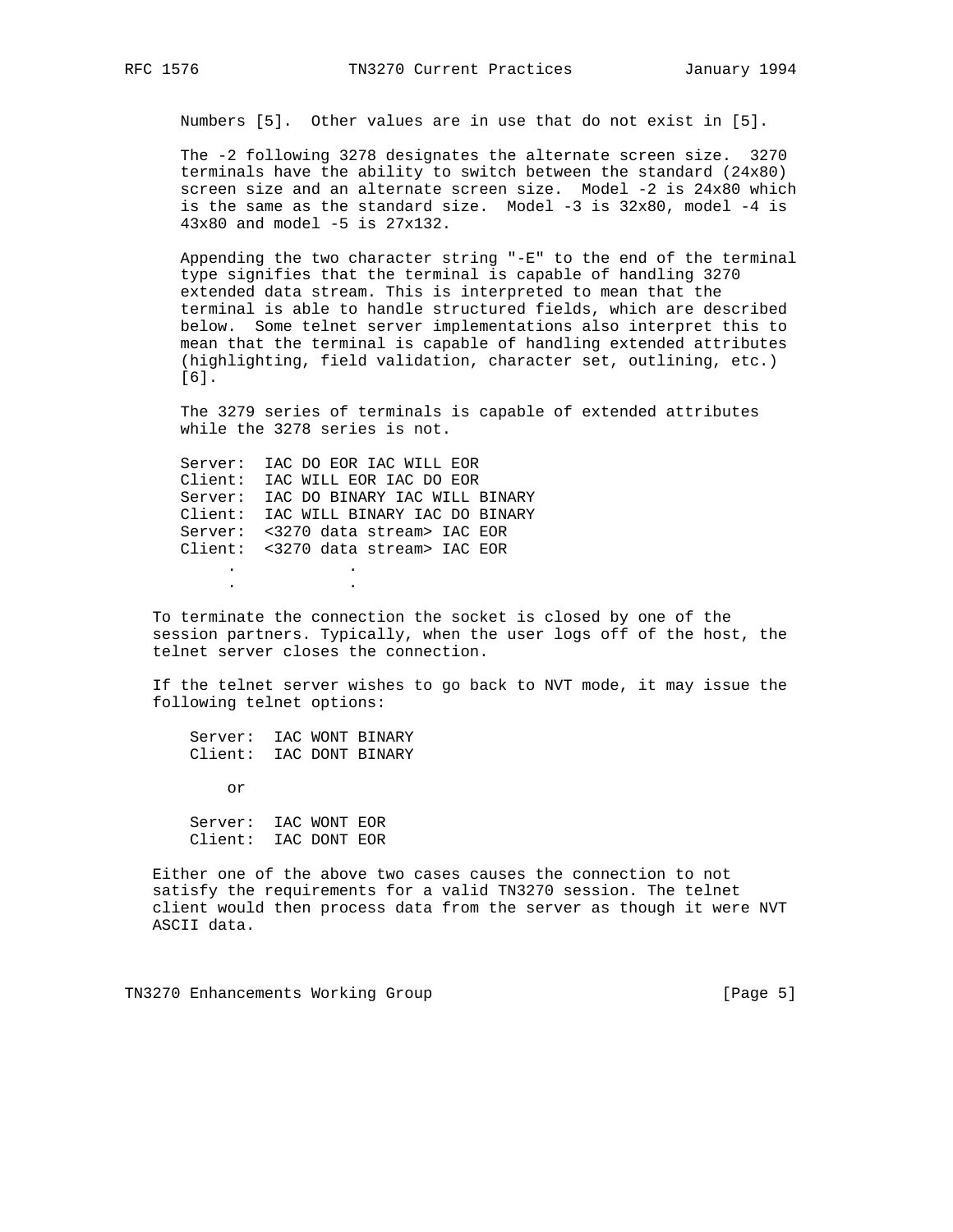The following examples show how a TN3270 client handles the 3270- REGIME, SUPPRESS-GO-AHEAD, ECHO and TM options.

4.1 3270 Regime Option

 Very few servers support the 3270 Regime Telnet Option. If the client does not support this option and responds negatively as shown in the following example, the server will proceed on to the more typical example shown above.

 Server: IAC DO 3270-REGIME Client: IAC WONT 3270-REGIME Normal negotiation: Server: IAC DO TERMINAL-TYPE ... (see above)

4.2 Suppress Go Ahead Option

 The Suppress Go Ahead option [8] is requested by some servers. The Suppress Go Ahead option RFC lists the default as being go aheads are transmitted to signal the receiver to begin transmitting. Since TN3270 negotiates binary and end-of-record and is a block mode protocol, the telnet go ahead character is not sent. Most servers do not negotiate this option even though they do not use the telnet go ahead character.

 Server: IAC DO SUPPRESS-GO-AHEAD Client: IAC WILL SUPPESS-GO-AHEAD

4.3 Echo Option

 The Echo option [9] is negotiated by those servers that make use of the telnet NVT mode to allow the user to enter information prior to negotiating the options necessary for TN3270. This information includes but is not limited to user identification, password and destination 3270 host. Some servers accept the default for this option which is for the client to not do a local echo of characters the user enters at the keyboard. This allows the server to decide if it should echo characters back to the client (or not in the case of password). Echoing characters back to the client causes slow response time since every character is typically echoed individually. Because of this, some servers negotiate for the client to do it's own local echoing (except for passwords). The following example illustrates this case.

TN3270 Enhancements Working Group and the control of the control of the control of the control of the control of the control of the control of the control of the control of the control of the control of the control of the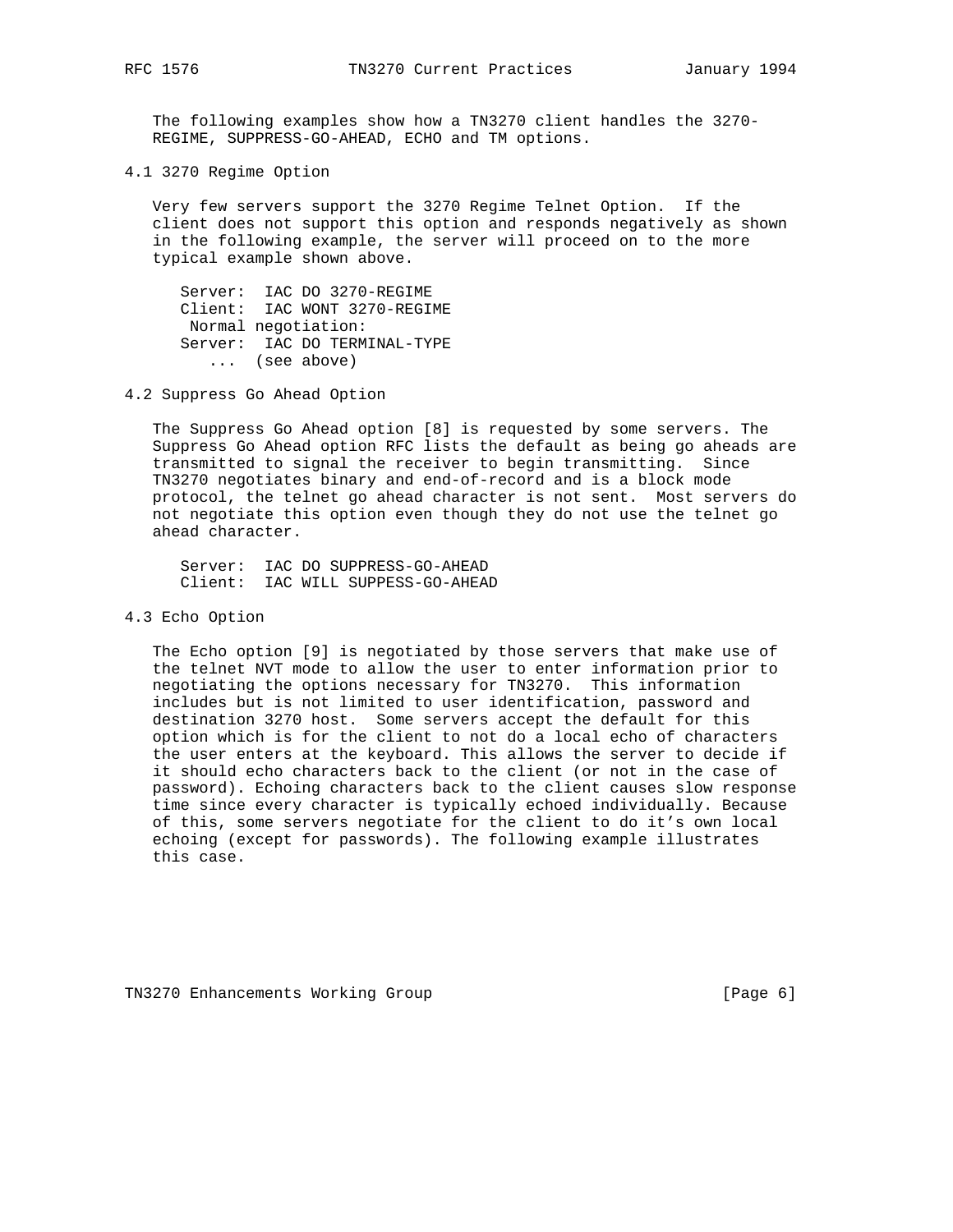Server: IAC DO ECHO Client: IAC WILL ECHO (Client does local display of all characters) Server: IAC WONT ECHO Client: IAC DONT ECHO (Client enters password - not locally displayed or remotely echoed) Server: IAC DO ECHO Client: IAC WILL ECHO (Client resumes local display of all characters)

4.4 Timing Mark Option

 The Timing Mark option [10] is used by some servers to test for the continued presence of a TN3270 client. The following example will assure the server the client is still alive.

 Server: IAC DO TIMING-MARK Client: IAC WONT TIMING-MARK

## 5. Testing for session presence

 The NOP command (hexadecimal F1) [11] is used by some servers to test for the continued presence of a TN3270 client. If a client has terminated abnormally, TCP/IP send errors will occur. The Timing Mark option, described above, is also used to test for presence.

 Server: IAC NOP Client: <ignore / no response>

6. Handling 3270 data

 The 3270 data stream consists of a command and its associated data. Commands include but are not limited to erase screen, erase and write to screen and read current screen; see [6] for a complete description of 3270 commands and parameters.

 The reason for negotiating the EOR telnet option [4] is to provide a method for separating these commands since no length information is specified. 3270 commands are interpreted by the telnet client in their entirety. Each 3270 command and possible data is terminated with the IAC EOR sequence.

 The Binary option [3] is also required since 3270 data may contain the FF (hexadecimal) or IAC character. When this character is encountered during a TN3270 connection it is handled as per the Binary RFC [3].

TN3270 Enhancements Working Group [Page 7]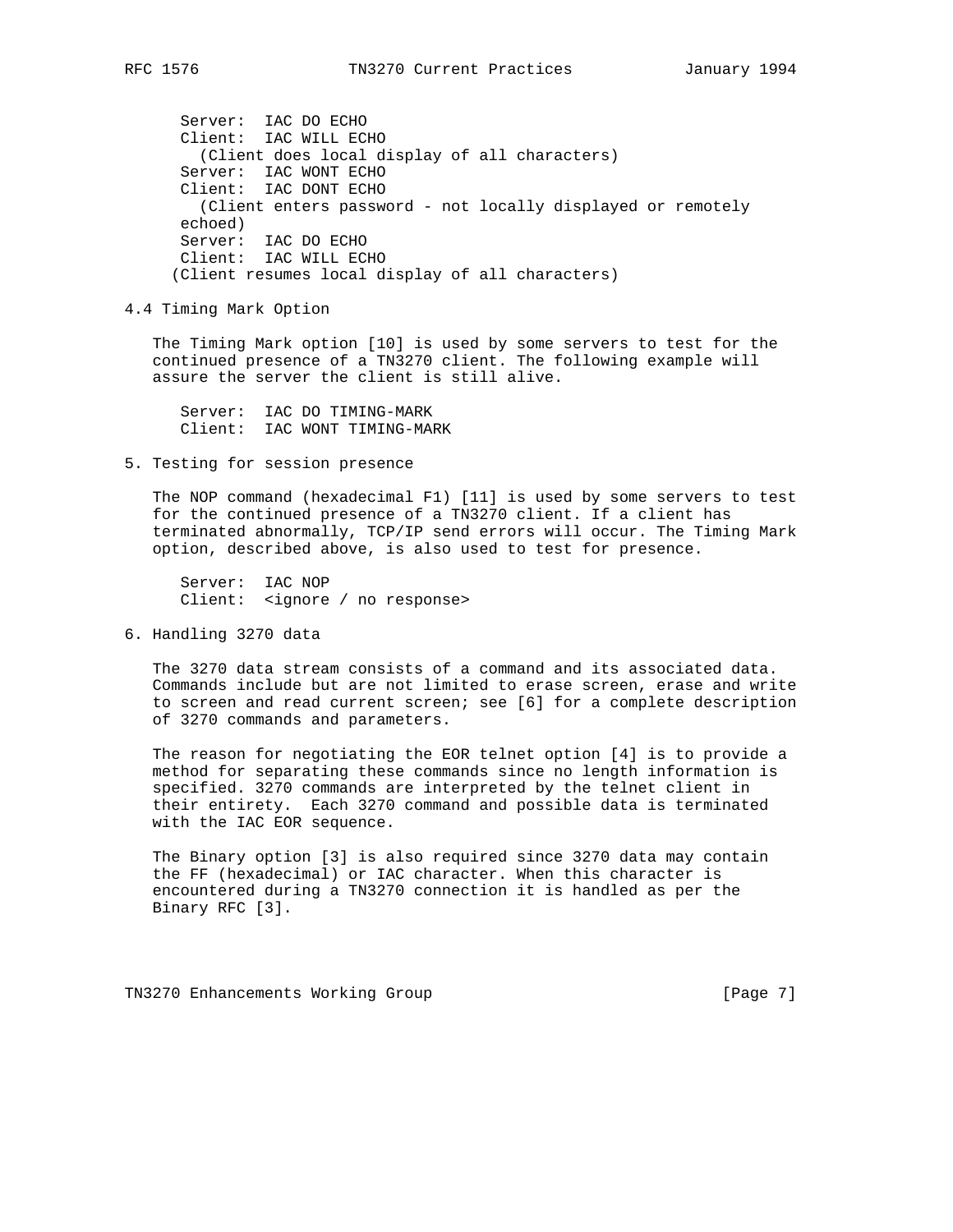## 7. 3270 Structured Fields

 3270 structured fields provide a much wider range of features than "old-style" 3270 data, such as support for graphics, partitions and IPDS printer datastreams. A structured field is a 3270 data type that allows non 3270 data to be embedded within 3270 data. Briefly, a structured field consists of the structured field command followed by one or more data blocks. Each data block has a length and a structured field identifier, followed optionally by additional data.

 Not every TN3270 client can be expected to support all structured field functions. There must be a mechanism by which those clients that are capable of supporting some or all structured field functions can indicate their wishes. This is typically done by adding "-E" to the end of the terminal type string. That is, when the terminal identifies itself as being able to handle extended attributes, it also is capable of being able to send and receive structured fields.

 The design of 3270 structured fields provides a convenient means to convey the level of support (including no support) for the various structured field functions. This mechanism is the Read Partition Query command, which is sent from the host application to the client. The client responds with a Query Reply, listing which, if any, structured field functions it supports.

 A TN3270 client that supports structured fields will respond to a Read Partition Query command with the appropriate reply. The sequence of events when a client receives a Read Partition Query and does not support structured fields is left up to the client implementation. Typically clients can identify at least this structured field and reply with a null set.

8. The 3270 ATTN (Attention) Key

 The 3270 ATTN key is interpreted by many host applications in an SNA environment as an indication that the user wishes to interrupt the execution of the current process. A majority of the telnet servers currently accept the telnet IAC BREAK (code 243) [11] sequence to signal this event.

Use of this key requires two things:

 - The TN3270 clients provide as part of their keyboard mapping a single key or a combination of keys that map to the 3270 ATTN key. When the user presses this  $key(s)$ , the client transmits a Telnet BREAK command to the server.

TN3270 Enhancements Working Group and the control of the control of the page 8]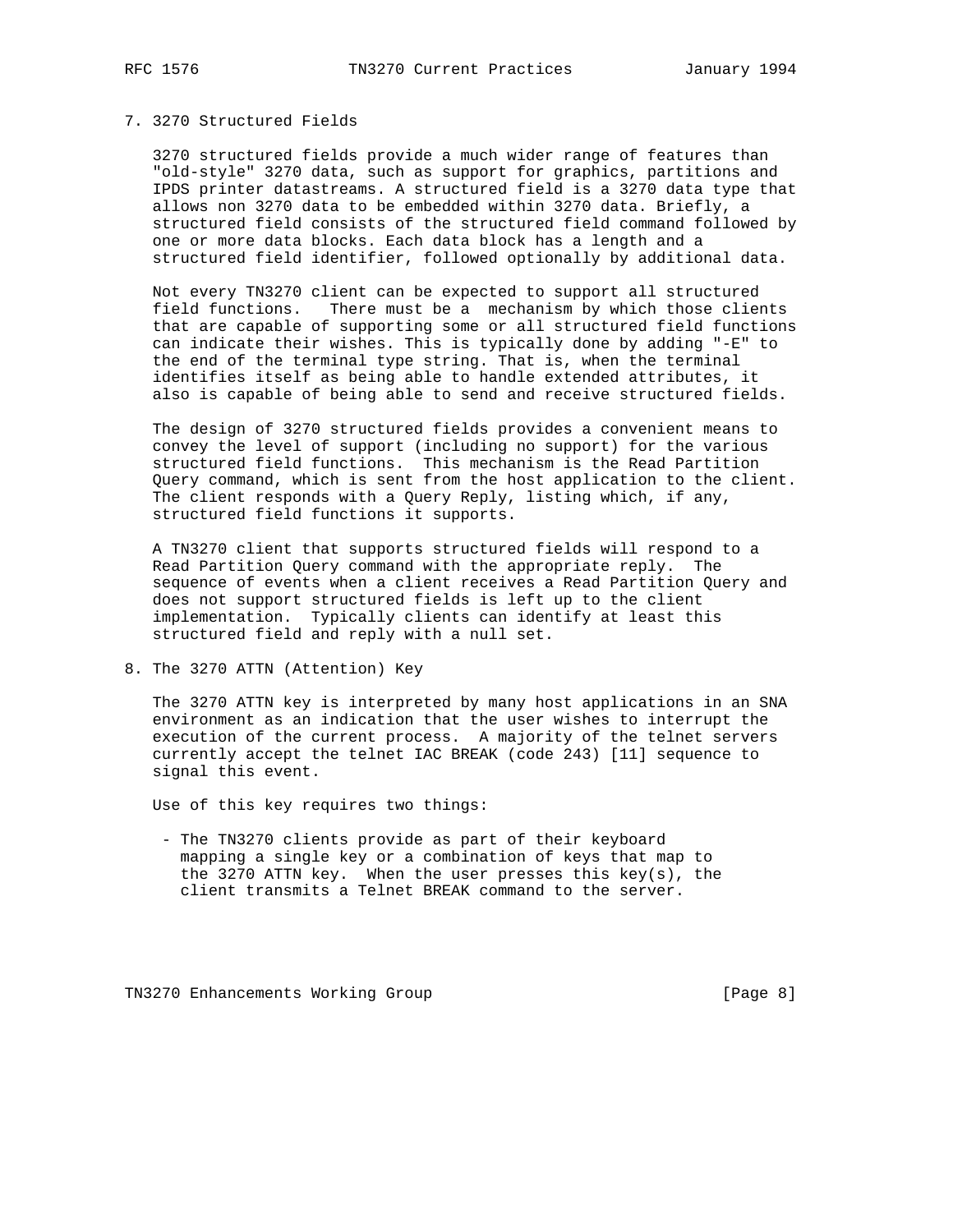- The TN3270 servers translate the BREAK command received from a TN3270 client into the appropriate form and pass it along to the host application as an ATTN key. In other words, the server representing an SLU in an SNA session would send a SIGNAL RU to the host application.

 The ATTN key is not supported in a non-SNA environment; therefore, a TN3270 server representing non-SNA 3270 devices ignores any Telnet BREAK commands it receives from a client.

9. The 3270 SYSREQ Key

 The 3270 SYSREQ key is useful in an environment where the telnet server is attached to the host using SNA. The SYSREQ key is useful in this environment when the host application becomes locked or the user wishes to terminate the session without closing the Telnet connection.

 The Telnet Interrupt Process (IP) command [11] is interpreted by some telnet servers as a SYSREQ key. Other servers recognize the 3270 Test Request key as a SYSREQ key. In an SNA environment, pressing this key toggles the terminal between the host application session and the SSCP session. Usually the user will enter LOGOFF once this key has been pressed to terminate the application session and then select a new host to connect to. Sometimes, if SYSREQ is pressed again, the host application will become unlocked and normal activities may then proceed.

 It is entirely up to the telnet server to interpret this command and send the appropriate commands to the host as well as format the resulting host data for display on the telnet client. The data format during the SSCP session is in a slightly different format than normal 3270 data. Since the telnet server has no way to pass this data directly to the telnet client, it must either handle it entirely and ignore SYSREQ events or convert it to 3270 data to present to the client.

 To implement SYSREQ key support, TN3270 clients provide a key (or combination of keys) that is identified as mapping to the 3270 SYSREQ key. When the user presses this  $key(s)$ , the client would either transmit a Telnet IP command or Test Request key to the server, depending on the server implementation.

 TN3270 servers representing non-SNA 3270 terminals may ignore any Telnet IP commands or Test Request keys they receive from a client.

TN3270 Enhancements Working Group and the control of the control of the page 9]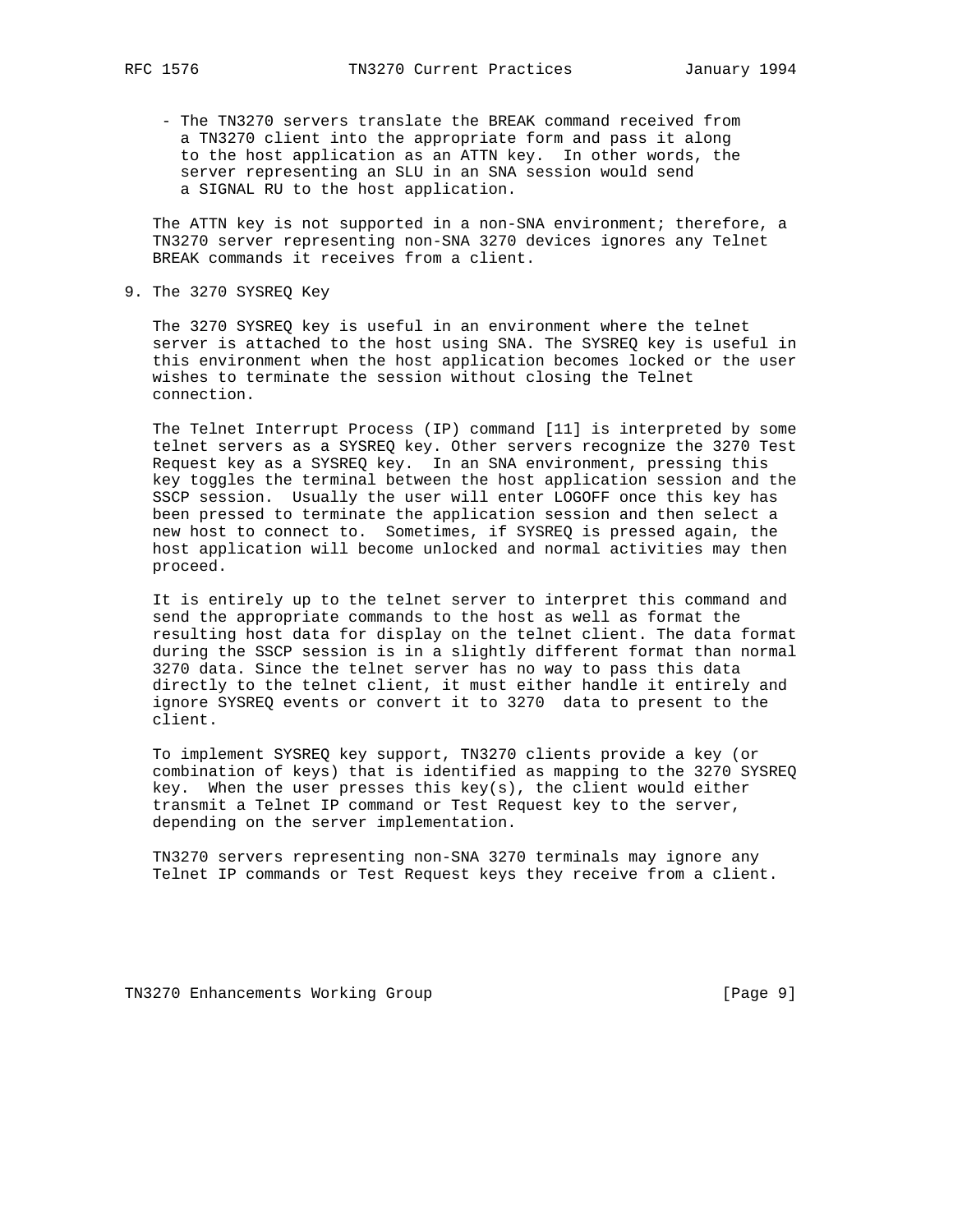- 
- 10. Items not addressed by TN3270

 There are several items that are not supported by current TN3270 implementations; among them are the following:

- TN3270 provides no capability for clients to emulate the 328x class of printers.
- There is no mechanism by which a Telnet client can request that a connection be associated with a given 3270 device-name. This can be of importance when a terminal session is being established, since many host applications behave differently depending on the network name of the terminal.
- The 3270 ATTN and SYSREQ keys are not universally supported.
- There is no support for the SNA positive/negative response process. All data that is sent is assumed to either be handled or ignored. The lack of SNA response processing in TN3270 is part of what makes TN3270 efficient. A negative response indicates some sort of error at the client while processing the previously received data; this could be caused by the host application building a 3270 datastream that contains an invalid command, or by a mechanical error at the client side, among other things. Positive responses indicate processing of the previously received data has completed.
- There is no mechanism by which the client can access the SNA BIND information. The BIND image in a SNA environment contains a detailed description of the session between the telnet server and the host application.
- The connection negotiation does not make it clear whether clients should support 3270 structured fields.

11. References

- [1] Rekhter, Y., "Telnet 3270 Regime Option", RFC 1041, IBM Corporation, January 1988.
- [2] VanBokkelen, J., "Telnet Terminal-Type Option", RFC 1091, FTP Software, Inc., February 1989.
- [3] Postel, J., and J. Reynolds, "Telnet Binary Transmission", STD 27, RFC 856, USC/Information Sciences Institute, May 1983.

TN3270 Enhancements Working Group [Page 10]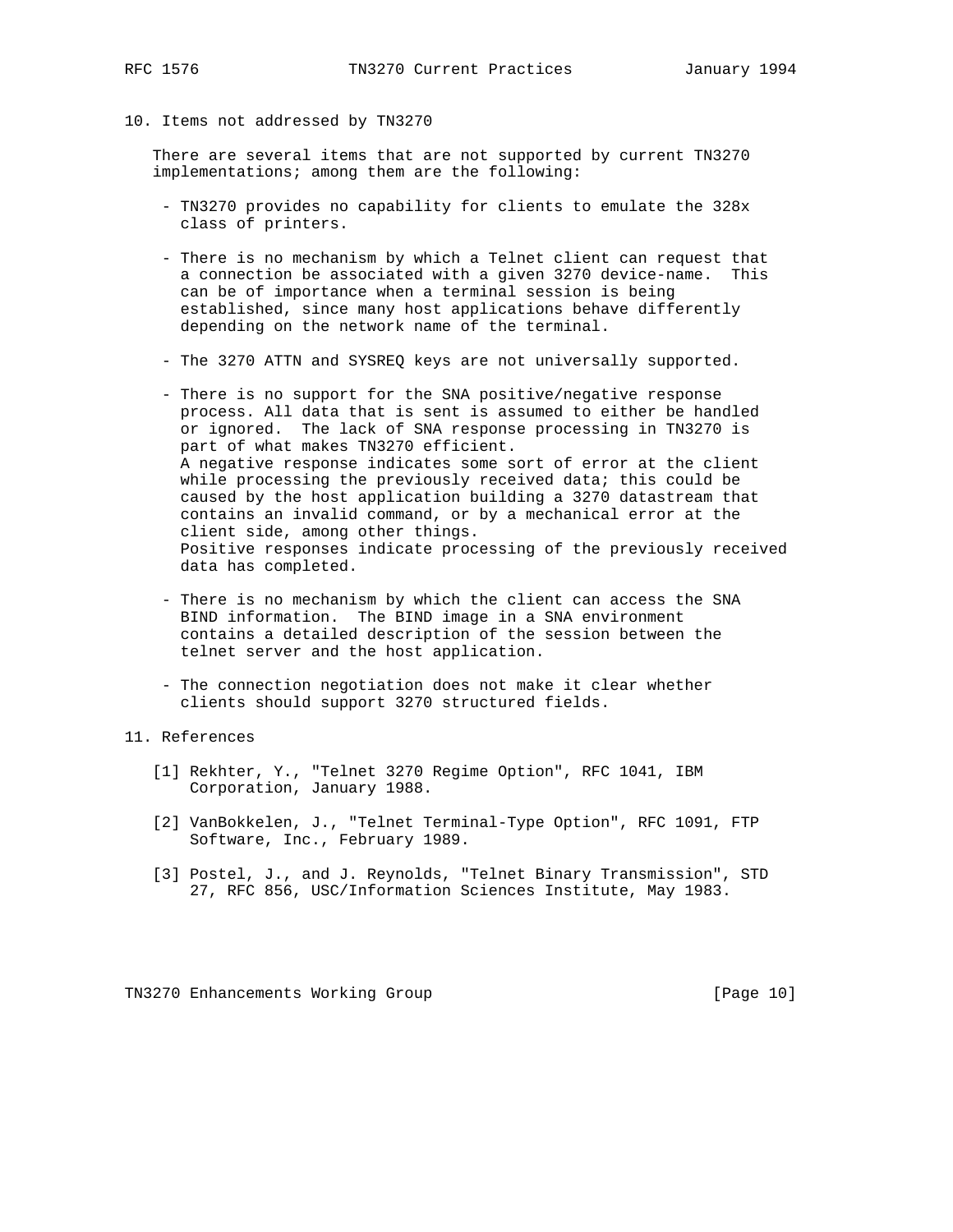- [4] Postel, J., "Telnet End of Record Option", RFC 885, USC/Information Sciences Institute, December 1983.
- [5] Reynolds, J., and J. Postel, "Assigned Numbers", STD 2, RFC 1340, USC/Information Sciences Institute, July 1992.
- [6] "3270 Information Display System Data Stream Programmer's Reference", publication number GA23-0059, IBM Corporation.
- [7] "Systems Network Architecture Formats", publication number GA27-3136, IBM Corporation.
- [8] Postel, J., and J. Reynolds, "Telnet Suppress Go Ahead Option", STD 29, RFC 858, USC/Information Sciences Institute, May 1983.
- [9] Postel, J., and J. Reynolds, "Telnet Echo Option", STD 28, RFC 857, USC/Information Sciences Institute, May 1983.
- [10] Postel, J., and J. Reynolds, "Telnet Timing Mark Option", STD 31, RFC 860, USC/Information Sciences Institute, May 1983.
- [11] Postel, J., and J. Reynolds, "Telnet Protocol Specification", STD 8, RFC 854, USC/Information Sciences Institute, May 1983.
- [12] "Systems Network Architecture Concepts and Products", publication number GC30-3072, IBM Corporation.
- 12. Security Considerations

Security issues are not discussed in this memo.

13. Author's Note

Portions of this document were drawn from the following sources:

- A White Paper written by Owen Reddecliffe, WRQ Corporation, October 1991.
- Experimental work on the part of Cleve Graves and Michelle Angel, OpenConnect Systems, 1992 - 1993.
- Discussions at the March 1993 IETF meeting and TN3270 BOF at Interop August 1993.
- Discussions on the "TN3270E" list, 1993.

TN3270 Enhancements Working Group [Page 11]